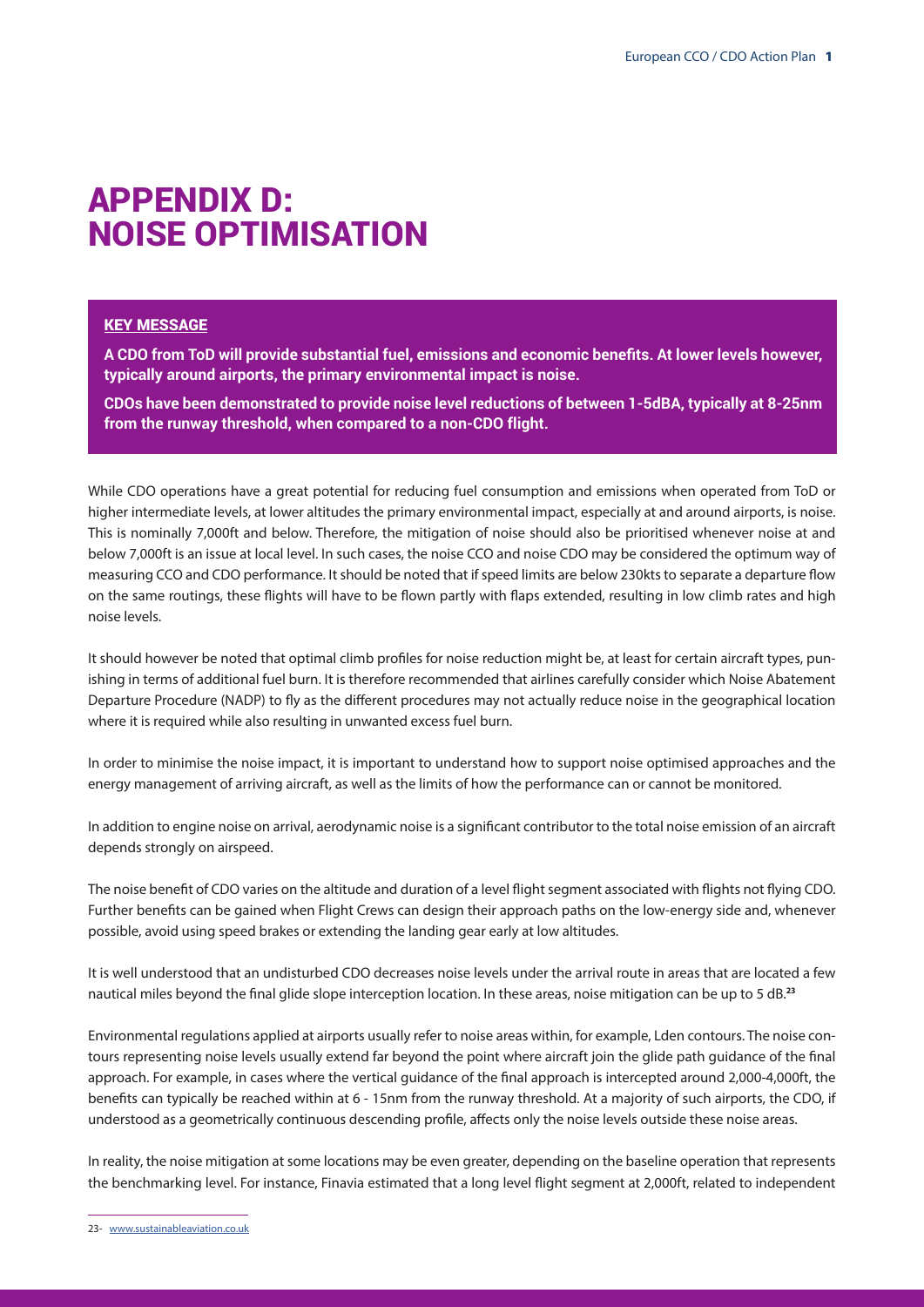parallel operations as the benchmarking level, could result in a 15 dB difference compared to a well-optimised CDO profile. On the other hand, the noise mitigation potential may also be more limited as the long segment of level flight may have been introduced for safety reasons.

Noise can be further reduced by combining CDO with the Low Power / Low Drag method (LP/LD). This means that the lowest noise configuration for a given speed and altitude is flown during the approach, when more flaps are selected close to the minimum speed defined for the configuration and landing gear is extended as late as possible.

It should be emphasised that even aircraft with a geometrically optimised CDO profile, but with high speeds, early landing gear and early high lift device extensions and use of drag e.g. speed brakes, is far from noise optimised.

In cases where only the vertical flight path is being monitored, it must be noted that in high-energy situations apparent continuous descents may have been flown with excess drag, i.e. speed brakes out and with landing gear extended, when the arrival is far from noise optimal.

While efficient alternative means for monitoring CDO may be difficult to find, it is worth noting that requiring strict compliance with CDO vertical profiles may lead to situations where the arrivals are still not noise optimal. This is where the LP/LD procedures may be of particular benefit.

With LP/LD procedures, it is possible to reduce noise levels by approximately 2-5 dB in areas that are located approximately 3-10 nautical miles before the runway threshold. Under certain conditions, the area of reduced noise may even extend to the runway threshold. Again, the baseline operational conditions play a significant role in how much noise benefit can be achieved by LP/LD.

CDOs close to the ground should be flown preferably at low speed to avoid high drag devices for speed reduction. In a noise optimised CDO with LP/LD elements, the aircraft approaches the airport in a clean configuration which allows the aircraft to use either idle or low thrust settings with configuration to be deployed according to specific speeds.

The use of slower speeds usually makes it possible to delay the extension of the landing gear until a later moment during the approach. The scheduled speed profile should be such that the noise sensitive areas are overflown with intermediate high lift device settings, without deployment of landing gear and spoilers, and with speeds towards the lower end of the configuration's specific speed window. Prior to glideslope interception however, configurations for maintaining speeds below 220kts can increase noise levels on the ground especially on long transitions in level flight.

From a performance-engineering point of view, LP/LD should be understood as a sum of net thrust and drag. This sum should be minimised over all locations of interest. When merging LP/LD with CDO it should be noted that, at the same time, the altitude should be as high as possible. An aircraft's drag is roughly a function of True Air Speed (TAS) to the power of two. In addition, the noise energy is roughly a function of TAS to the power of 5-7. These facts lead to the conclusion that, in a (noise optimised) combined CDO and LP/LD procedure, over approximately the last 15 nautical miles, the speeds should be slower than typically flown today by most of the operators.

In Figure 22 a comparison of the sound exposure levels of three different profiles is presented for the ground track under a typical narrow-body jet aircraft. The compared procedures are depicting:

- 1. A typical relatively high speed approach with 2000ft glide slope interception and early landing gear extension;
- 2. A CDO approach with high speed and early landing gear extension; and,
- 3. A good noise-optimised approach with CDO and LP/LD elements.